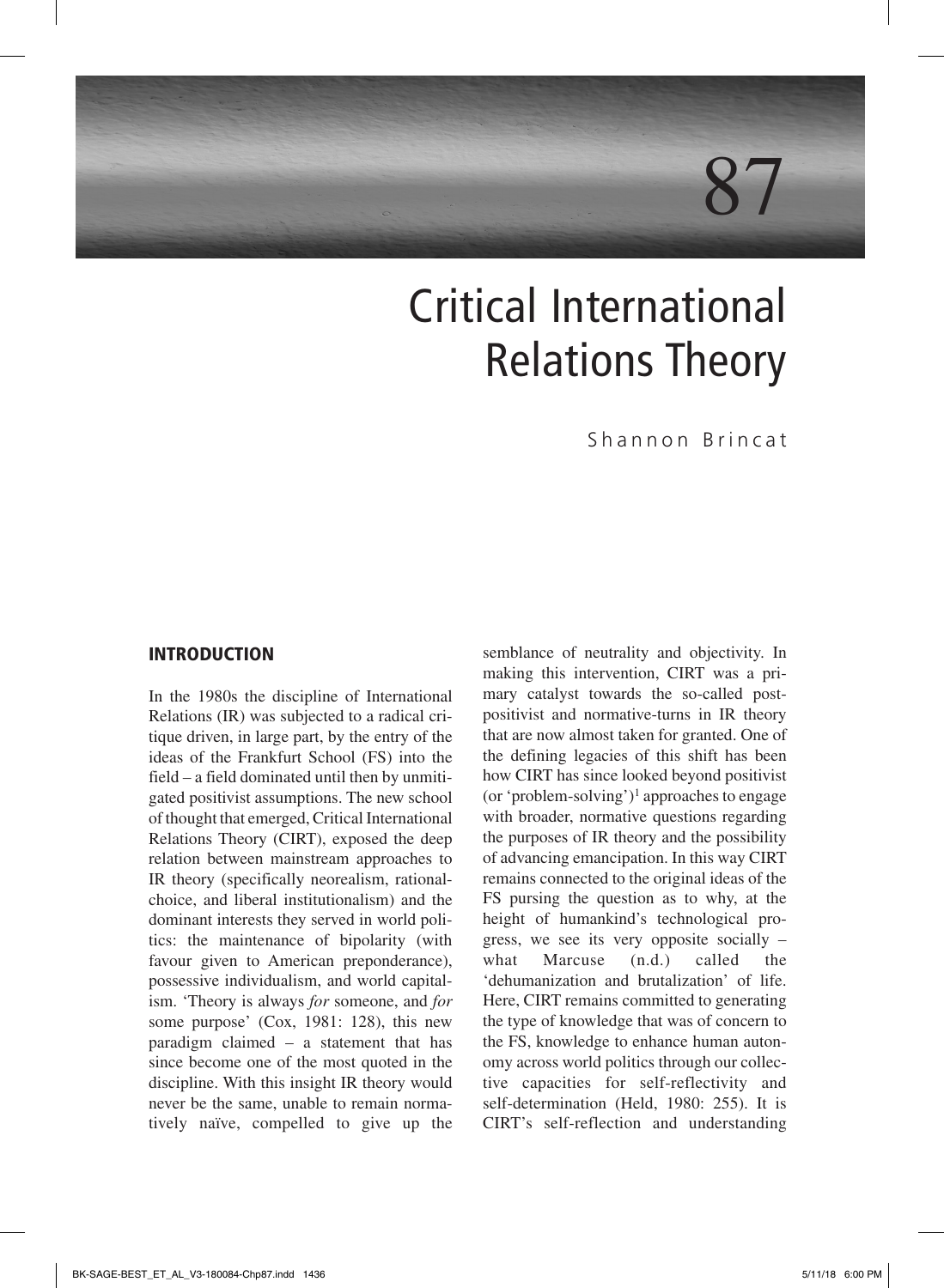– our ability to reflect on our history and human capacities and to harness these towards making our shared social life rational or self-determining, rather than living under blind fate or domination – that enables it to pursue this emancipatory interest, or as Hoffman expressed it to 'critique existing social order and point to its immanent capacity for change and for the realization of human potential' (1987: 232). During a time of profound economic crises, the rise of right-wing and Islamic extremism, the attacks on reason, the turn away from multilateralism to a dangerous unilateral and highly interventionist world order, and the interlocking environmental crises of climate change and biodiversity loss, this critical approach to world politics is today ever more urgent.

The objective of this chapter is to detail the achievements *and* limits of CIRT2 in order to identify those areas where further development is required.3 The first part examines four key themes in which CIRT has contributed to the advancement of IR related to the critique of positivism and the promotion of emancipatory theory, intersubjectivity, cosmopolitanism, and security. This part focuses on some of the key theorists associated with CIRT: Robert W. Cox, Andrew Linklater, Richard Ashley, and Ken Booth, a list that is by no means exhaustive. The second part then explores a number of interlocking problem areas for the future of CIRT including the continuing lack of a genuine transdisciplinary research programme in IR, CIRT's problematic relation to the 'philosophy of history' and Western-centrism, and the limits of its assumed internationalism. The chapter concludes by indicating how, and in which ways, CIRT may help push IR towards a more sophisticated account of intersubjectivity in its social ontology, opening up crucial insights for both the theory and practice for the discipline, and to ground an emancipatory world politics for the future.

### PART 1 – THE ACHIEVEMENTS OF **CIRT**

#### *Beyond the Impasse of Realism and Positivism*

It is little coincidence that both the discipline of IR and the FS emerged during the crisis of the inter-war period, something reflected in their primary interests that parallel in a fundamental way. IR was premised on the question of the causes of international war, specifically the imperialist and geostrategic rivalries that generated WWI. The early FS, on the other hand, was concerned with why the socialist, world revolution had failed to materialize but instead fell to its opposite: the solidarity of the international working-class shattered by international war. The question of why the working class sided with the national bourgeoisie was the inversion of the question of the cause of international war. Horkheimer had even penned the beginnings of a novel on Chamberlain's willingness to appease Hitler as evidence of the complicity of the ruling classes with fascism as an 'extension of bourgeois domination' – an argument more fully developed in his *Dialectic of Enlightenment* (Horkheimer, 2014). However, whereas early IR became concerned with inventing formal structures to pacify world politics (largely built on Kantian thought and Wilsonianism principles institutionalized in the doomed League of Nations), the FS was focused on concrete social relations, ideology/culture, and psychoanalysis, to explain the devolution of class-consciousness and human reason in the form of the barbarism of international war. As to the penultimate question that guides the discipline of IR to this day – how to end *all* war – CIRT has since put forward an alternative answer to the balance of power (realism) or institutions (liberalism), instead anchoring itself in the possibility for human emancipation. Whilst the concept of emancipation has remained vague both in its description and normative prescription throughout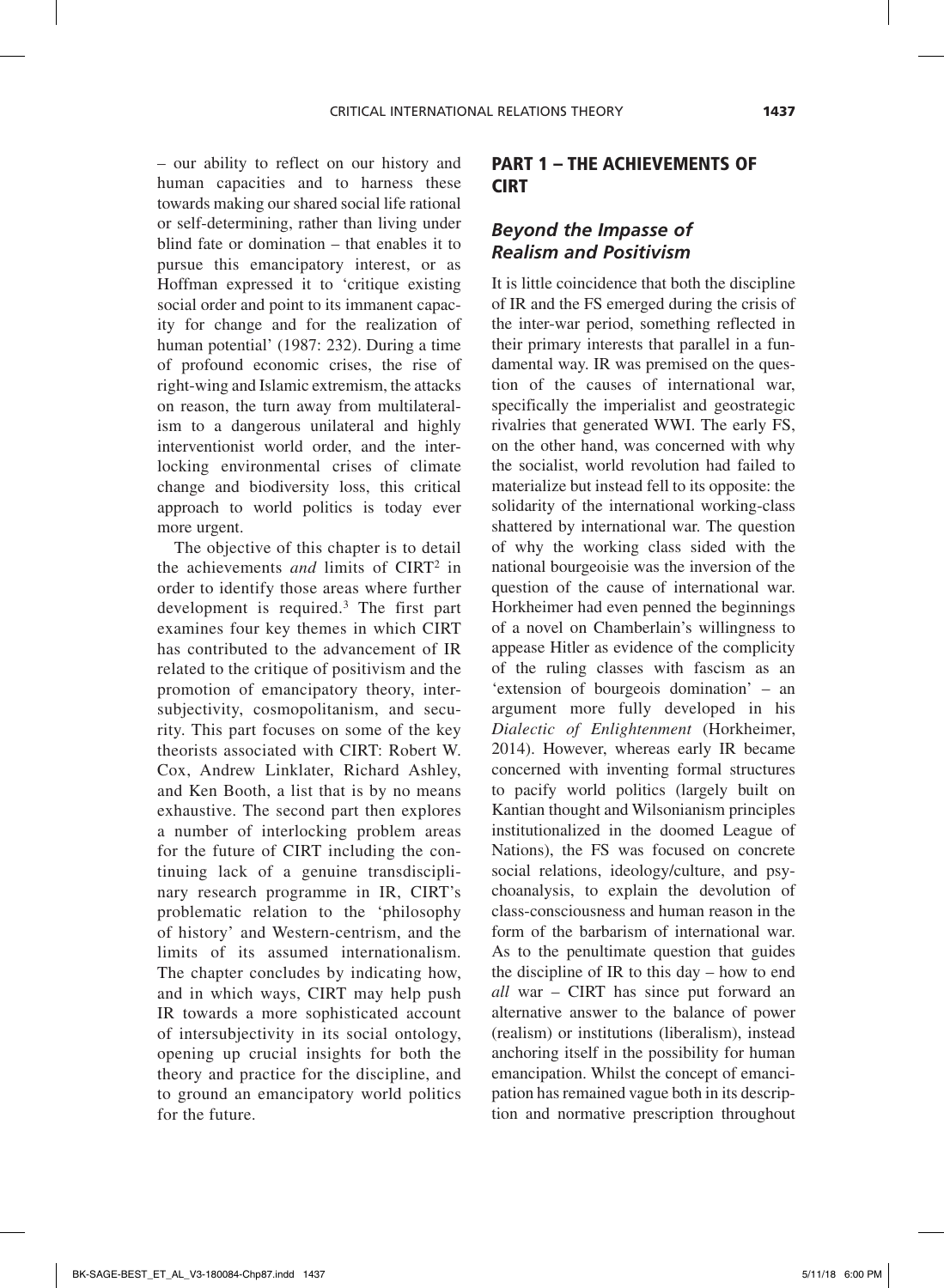CIRT, it has been retained as the nomenclature for the vision – however general – of the processual reconstruction of world order away from conditions of enslavement towards the collective, self-direction of humankind.

For CIRT, a world divided into states and trapped in the political economy of global capitalism cannot deliver peace or justice to humanity. And yet, just like Marxist theories of imperialism before it, because CIRT located the causes of war within the very nature of capitalism and the international system of capitalist states, it has remained largely excluded from the disciplinary mainstream – especially so in American scholarship. Opposing theories instead refuted the 'critical turn', obstructing its revolutionary insights and thereby supporting the stabilization of bourgeois international order by making the international system appear natural and selfperpetuating (Krippendorff, 1982: 27). The challenge for CIRT has been to respond in a way that is both *practical* and *normative*. For the reaction of the disciplinary mainstream to the intrusion of 'critical' thought was to re-establish its dominance by attempting to control the contours of debate. The strategy adopted by Robert Keohane, leading theorist of neoliberal institutionalism and former president of both the International Studies Association and the American Political Science Association, was to deliberately narrow the epistemological boundaries of the field by making a cleavage between two distinct camps: the rationalists, all of whom relied on rational-choice theory, and the reflectivists, those who emphasized intersubjectivity, history, interpretation, and the limits of science. For Keohane, it was these critical or 'reflectivist' approaches which had to answer to the methods of the rationalists. That is, they had to make their claims 'testable' by observation or experiment in the Popperian sense, or risk remaining forever on the margins (1989: 173–4). Later, Keohane and others would go so far as to suggest that critical approaches could not make reliable claims and that they even repudiated the endeavour

of social science (see Katzenstein et al., 1998: 678). Yet CIRT was up to this challenge. In part, this was due to the methods of immanent critique utilized by the FS that enabled CIRT to expose the ideology of orthodox IR theories and their assumptions of the rational actor, free market, and state system, against the social realities of that order – the global inequalities, injustices, and exploitation, that precipitated international conflict. This method had the benefit of remaining fixed within the terms of debate amenable to orthodox IR and the existing realities of world politics, without relying on extraneous moral categories for its critique. In this way, CIRT could '*explain* what is wrong with current social reality, *identify* actors to change it, and provide clear norms for criticism and practical *goals* for the future' (Bohman, 1996: 190, emphasis added). It also provided a means to shift IR towards ontological concerns, not only questions pertaining to the basic actors, structures, and their relations in world politics, but engaging with the very *purposes* which IR theory was meant to serve (Cox, 1981: 128; Cox, 1992).

In many ways Cox's famous dictum that pushed the discipline to uncover *who* and *what* purposes it served echoed Horkheimer's much earlier claim that there was 'no theory of society' that did not 'not contain political motivations' (1972a: 222). Yet despite the fact that nearly all other disciplines in the social sciences had long problematized positivism as reductionist, that it reified social reality as something objective and independent, and that it forgot that its facts were products of socially and historically mediated human consciousness, IR lagged behind safe in its naivety. In particular, it was the legitimizing role played by positivist analysis – through its acceptance of the status quo as the objective reality of world politics and the perpetuation of this system under the ahistorical nature of its analysis – that resulted in a pernicious political alliance between orthodox IR theory and those dominant institutions of world politics that thwarted human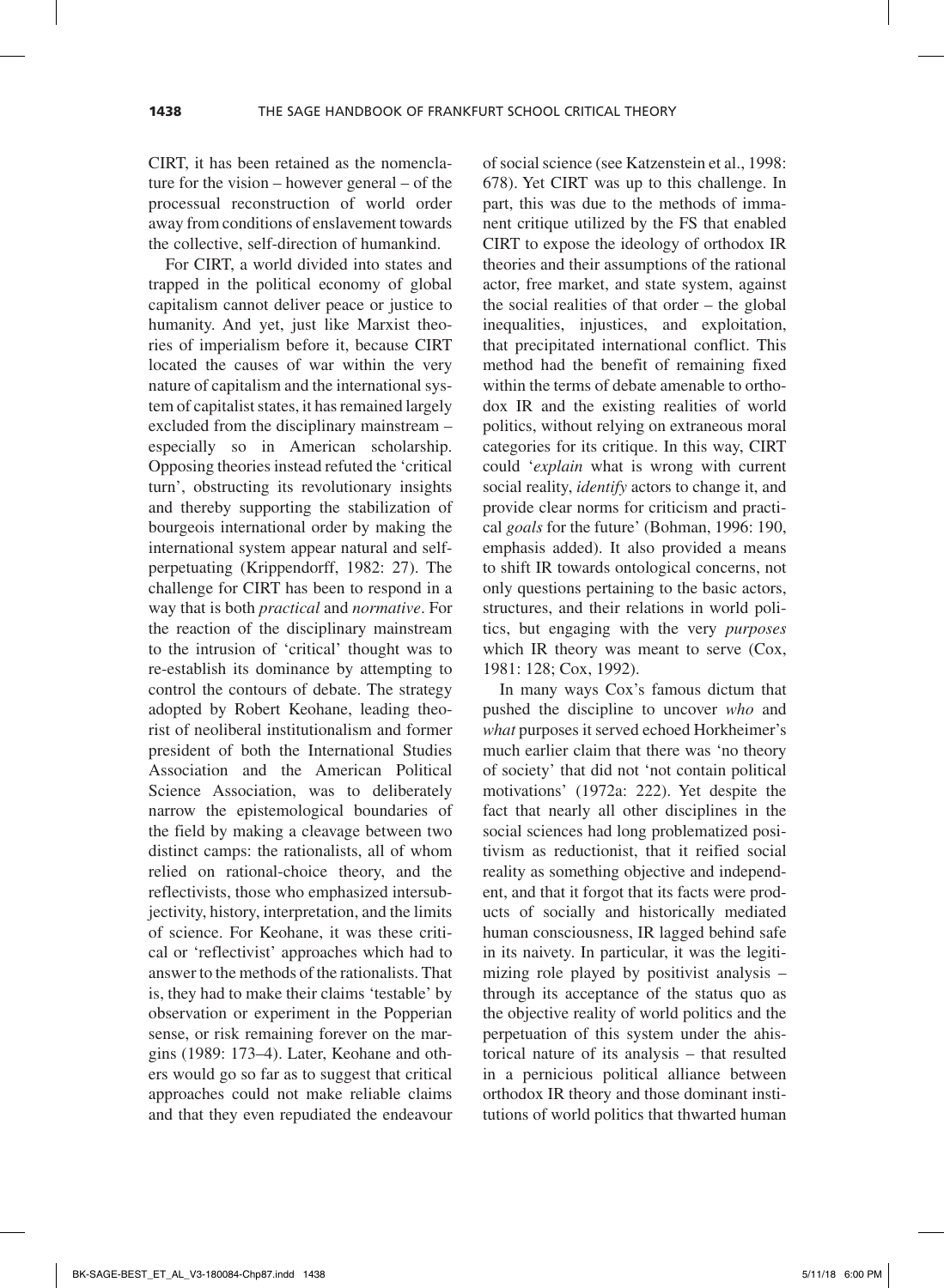emancipation. Yet, until Cox's intervention, this deeply politicized role played by positivism remained largely unquestioned in IR, cloaked under assertions that this approach alone could explain the world as it 'really is'. Wyn Jones observed that the privileging of the epistemology of positivism had the effect of undermining the truth-claims of those who wished to challenge the provenance of prevailing world order, making other ways of knowing *appear* illegitimate (1999: 90, 6). Instead, CIRT sought to replace the obvious attempts to hide normativity in traditional theories of IR by openly elaborating on its own 'concern for the reasonable conditions of life' (Horkheimer, 1972a: 222). It was this explicit emancipatory interest – 'the emancipation of humanity from enslaving conditions' (Horkheimer, 1972b: 245ff.) – that has remained at the core of the research project of CIRT. With basic precepts from the FS including the shared problematization of positivism, the historical materialist understanding of social transformation, and emancipatory politics defined (broadly) as freedom from slavery towards self-direction,4 it was possible for CIRT to show the contradictions between the principles and the actuality of bourgeois international society: how it 'excluded' ever larger numbers of people from the happiness that had been made possible by the abundance of economic forces. Whereas Horkheimer and the Institute had reflected on this precondition only within the context of the West, the story was no different when Cox examined the international dimensions of capitalist relations between core and periphery, building on Immanuel Wallerstein's work, or when Hoffman examined the logic of world capitalist economy (1987: 242–3). Yet against the overwhelming deferral to positivist assumptions these relations were largely excluded from IR 'proper' in at least two ways. Firstly, it was widely believed such relations were of no interest to IR that was to instead answer a very narrow question, namely, the seeming inevitability of conflict in world politics under the anarchical structure of the international system. In the absence of a higher power to mediate the conflicts between states, war was deemed insoluble in an anarchical world of tragedy and repetition. This was the so-called 'parsimonious' theory of Neorealism (Waltz, 2010: chapter 3) that was widely believed to explain the prevalence of war in the absence of other relations or variables, though it made no pretence to further claims. Secondly, in more recent years, the two positivist approaches to IR – Neorealism and Neoliberalism – have since effectively conjoined their normative and research agendas, what Waever (1996) called the 'Neo–Neo Synthesis'. In many ways this alliance continues to echo Keohane's epistemological narrowing of the field under which IR theory is reduced to merely testing the level of cooperation that international institutions can play in world politics.

For CIRT however, the corrective was to bring *values* openly into IR. That is, to expose the deep political linkages between orthodox IR and existing power structures, and to reveal the values that these theories purposively advanced but self-denied under a feigned notion of objectivity. This question of knowledge constitutive interests had, of course, been a hallmark of the FS beginning with Horkheimer's *Eclipse of Reason* where he argued that objective reason – the ethical form of reason – had been lost under the dominance of subjective reason. For him, the reasonable nature of one's actions was now irrelevant in late capitalism. Only the ends that served the purposes of the subject (selfadvancement and self-preservation) remained within a form of 'reason' prone to conformity, authoritarianism, and the pursuit of selfinterest in the market without concern for the effect of one's actions on others (Horkheimer, 2013). Adorno would use similar arguments to show how such 'reason' is used to justify the oppression of humankind as a necessary price of 'self-preservation' under the 'law of nature' – the Hobbesian ideology that remains so well entrenched in IR to this day, whether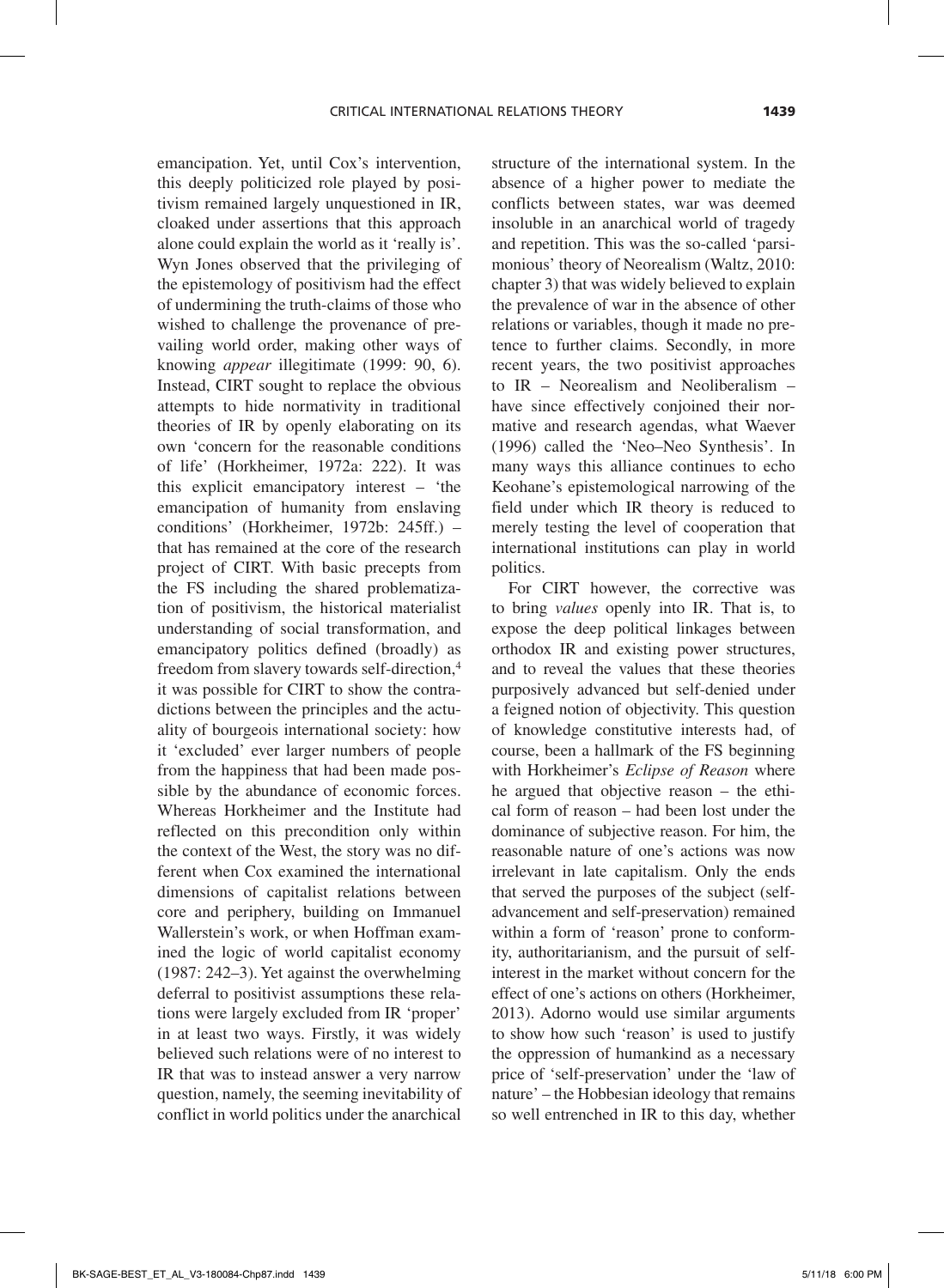in postulates that allege conflict is endemic to the human condition, or the behaviour of states in the anarchical system. For Adorno, such 'reason' had not contributed to the preservation of our species but served its opposite (Cook, 2014: 21), something the expansion of the nuclear threat or climate change has only intensified – the trajectory of universal history under instrumental reason leading from the 'catapult to the atom bomb' (Adorno, 2008: 629). Here, it is interesting to note that Honneth has deliberately situated *The Struggle for Recognition* in opposition to those philosophical anthropologies that assume the 'war of all, against all' in which social conflict is motivated solely by self-preservation (1995: chapter 1). For Honneth, control through fear, the lynchpin of the Hobbesian imaginary, must be replaced with a notion of struggle towards norms recognized and justified by their social utility for all.

Aside from these early articulations of the purposes of knowledge/reason from the First Generation FS, it was Habermas' (1972) notion of 'knowledge constitutive interests' that has been most influential in CIRT. A host of other commentators have reached similar conclusions.5 Richard Ashley deployed the concept of knowledge constitutive interests in his early work to defend the 'critical-theoretical alternative' to world politics that was developing through CIRT. Just as the motivations of positivism were located in the political and economic needs of bourgeois society that rewarded knowledge that had instrumental or practical applications and neglected that knowledge whose use-value was not immediately instrumental for production purposes, neorealism performed this role at the level of the international. That is, neorealism sought only to expand the 'reach' of control in the international system, not towards the emancipation of humankind, but for the interests of those dominant forces within world politics at a specific point in time. In reducing itself to an instrument of power, such a theory became nothing but 'an apologia for the status quo' (Ashley, 1984: 228).

Neorealism served as the doctrine for 'the new mandarins', as Chomsky labelled them, those agents that infused the foreign policy offices of Western powers – just like Morgenthau's scholar–adviser had helped define the 'National Interest' for Classical Realism and the US Department of State in the former iteration of realist theory. Like Cox, Ashley distinguished neorealism as problem-solving theory that sought to make the system function more smoothly from CIRT with its orientation to understanding and promoting global change (1981: 208). Rather than control, the latter's interest was in pursuing those immanent possibilities towards openness in which dissidence and marginality, plurality and difference, could emerge in IR and thereby enable CIRT to locate and strengthen resistant practices in world politics (Ashley, 1987: 408–11).

Similarly, Linklater held that knowledge does not arise from the subject's neutral engagement with an objective reality but reflects pre-existing social purposes and interests (1996: 279). Redeploying Habermas' schema in the context of theories of IR, Linklater divided approaches according to their primary interest: technical interests (to control nature and society), practical interests (to create orderly communities), and emancipatory interests (to identify and eradicate unnecessary social constraints). Echoing the FS, for Linklater, knowledge is incomplete if it lacks this emancipatory purpose (1996: 281). It is because of this interest that Linklater believes CIRT provides a superior account of world politics in three ways: the relationship between units (states and other actors) and the international system; the cultural dimensions of world politics, and; its vision for new forms of political community (1995: 242). What is most unique about Linklater's critical project has been how he has challenged those theories that underestimate the human capacity to problematize and transform inherited and seemingly natural social conventions – including the selfperpetuation or immutability thesis of realism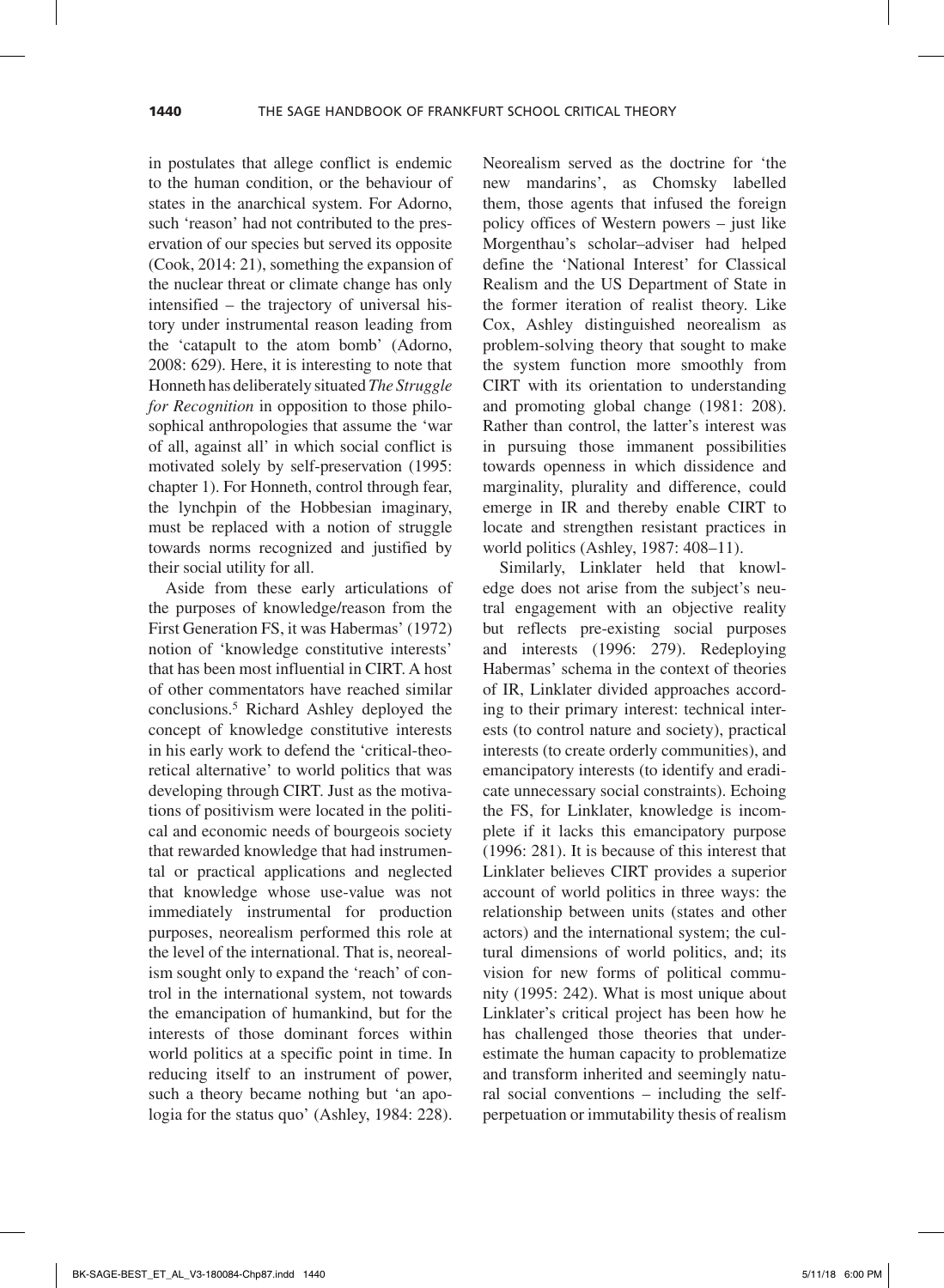that would lock world politics within an endless cycle of periodic war and conflict. Yet for Linklater, not only is all knowledge purposedriven; all knowledge involves moral commitments. And even though he finds humanity is only at the start of a 'long collective learning process', he has looked to how social learning in the practical–moral sphere can undergo separate logics of change (2011: 18, 32). In the context of world politics, for Linklater (1982) this process involves questioning all boundaries of exclusion\inclusion and the extension of the harm principle – part of an Elysian 'civilising process' – to distant others (Linklater, 2011). On this emancipatory horizon emerge possibilities for the transformation of political community to greater forms of human solidarity and even the beginnings of an institutional form of cosmopolitan community (Linklater, 1996).

Yet the status of the emancipatory interest has remained problematic. It conflated Freudian and Marxist critiques aimed at the unmasking of personal self-deception and of social-political ideology, respectively. The former involved asymmetries between patient and analyst. The latter, given the collapse of working-class solidarity in late capitalism, maintained an insufficiently intersubjective form of emancipation. This problem was compounded by the fact that CIRT, at least in Cox's seminal paper, had expressed its difference from problem-solving theory in a way that both confused and antagonized. It made it appear as if CIRT wilfully dismissed positivist research, was not interested in solving 'real world' problems, and, that it was the only properly 'critical' approach to the field (Booth, 2007: 242ff.). Most disconcerting was that it made it seem as if CIRT's interest in emancipation did not have to be tied to existing realities so that the School was readily dismissed as a redundant form of idealism, a relic from IR's 'First Great Debate'.<sup>6</sup> Yet to understand the 'two-sided' character of the social totality, something Horkheimer insisted on (1972a: 206–207), positivist social science had to be wedded with an emancipatory interest. What

Horkheimer meant by the 'two-sided' social totality was how, on the one hand, the individual accepts as natural the limits prescribed on his/her activity by capitalist society, and on the other, how society can be made the 'possible object of planful decision and rational determination of goals' – that is, to 'conceive' society 'as will and reason' and make it 'their own world' (Horkheimer, 1972a: 206–207). Positivism was not wrong according to the FS, but incomplete. This was not so much a rejection, but a conjoining of the two approaches. Accordingly, Ken Booth has attempted to counter this widely misunderstood tenet of CT, making central to his research project how CIRT *is* interested in 'solving problems', specifically, 'tactical or strategic action for emancipatory purposes' (2007: 244). This connects far more closely with Cox's intention, rather than expression, for reclaiming 'normative choice' in social order – that is, defending emancipation as something practical by transcending world order within the range of what is feasible in existing conditions (1981: 136–7, 130). Neufeld rightly surmises that the turn from positivist theory to its enmeshment with a commitment to human emancipation is central to the purposes of the entire 'critical' project of CIRT (1995). Indeed, the real conditions of contemporary international society were such that a 'community of freedom' envisaged by Horkheimer remained possible and it was this material potential that continues to provide CIRT with its 'content'. It was only in bringing in the full capacities of human reason (the union of science *and* philosophy, positivist *and* emancipatory theory) that the unplanned nature of world order that was made to seem a 'fate beyond man's control' by neorealism and other approaches in IR could be overcome.

#### *The Project of Emancipation*

The FS has been consistent in its normative goal of emancipation, however general these descriptions have been, and despite the diverse ways in which each theorist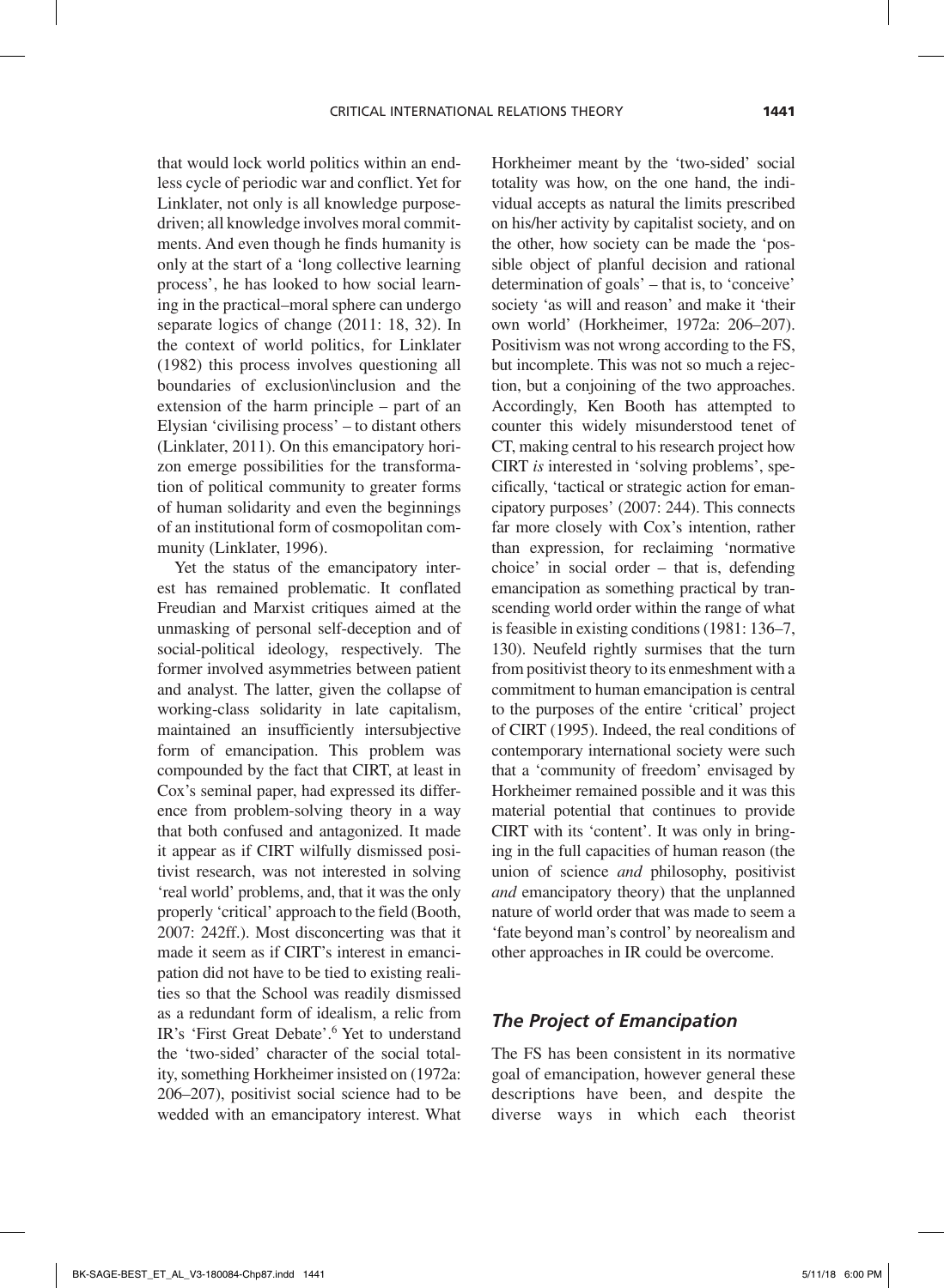has pursued the idea. Horkheimer defined emancipation as the 'general interest' in the free development, just resource allocation, and equality in community (see 1972a). Marcuse would come to a negativist conception, the Great Refusal (1964: 256–7), that implored the need to overturn capitalist social relations but in a way that seemed beyond historical possibilities. As we have already seen, Habermas initially sought emancipation through dialogical community and yet would later retreat into the liberal state, with all its inequalities. More recently Honneth has turned to the intersubjective ontology of recognition theory to ground emancipation in concrete, historical conditions – something only recently being taken up in IR relating to questions of cosmopolitan political community (Brincat, 2017). By contrast, what constitutes emancipation in CIRT is a notoriously difficult question to pin down. Some writers reject the term outright (Cox), others deploy it, though with little definition (Wyn Jones, Devetak, Ashley, Neufeld), and others have distinct emancipatory concepts such as community (Linklater) or security (Booth). Whilst too vast to cover all such forms here and despite the many differences between them, common to all conceptions is the rejection of emancipation as some blueprint utopia and its replacement with a processual account of enhancing intersubjective relations.

Linklater has pursued the question of emancipation under his unique conception of the 'triple transformation' of political community (see esp. 1998). This was premised on his Hieroclean notion that whilst distance should be no barrier to ethical concerns, that the differing obligations between 'men' and 'citizens' has been the fault-line cutting across world politics (1982). His early and middle work were steeped in Habermas' theory of communicative action as a means by which a cosmopolitan community could ensure that its social order was built by the participation of all in 'freely chosen moral principles which further the autonomy of all human beings' (Linklater, 1998: 22). This quest for consensus in a rational political community was premised on extending Habermasian discourse ethics (dialogue, inclusion, no certainty of moral position, and a willingness to learn and seek understanding) to the cosmopolitan sphere in a way that could break with unjustified exclusion whilst remaining attuned to cultural difference. The precise character of the institutionalized structures of participation in dialogic community could vary from place to place, and, in different levels of political life – from the local, to the state, to the region, and ultimately, to the cosmopolitan sphere. As such, for Linklater, it is not a question of *subtracting* but of *adding* layers of political community above and below the state to help humanity 'formulate a common system of rules concerned with managing complex forms of inter-tribal interaction' (1982: 177). Whilst many have pointed out that this presupposes a liberal subject in a formal public sphere, Linklater has developed an international historical sociology capable of pointing to nascent developments within what he calls 'cosmopolitanism harm conventions'<sup>7</sup> that constitute evidence of such a 'move beyond the particularism of the state to a universal society of free beings' (1982: 167). Similarly, he finds the advancement of harm conventions in human history as not only indications of a 'global moral consensus' on the harm principle but something which can be expanded upon in world politics (Linklater, in Brincat et al., 2012: 22–3; Linklater, 2011: 23–4, 34).

In distinction to Linklater, whilst Cox has maintained a Gramscian 'optimism of the will' (1996: 527, 531) he has remained sceptical of emancipation, rejecting the term. Despite this, he does hold an ideal vision for the future, something he previously referred to as 'new multilateralism' and in his later work as 'civilizational coexistence'. This vision hopes for a more participatory society (Cox, 1987: 403) alongside 'social equity; greater diffusion of power among peoples, social classes and genders; maintenance of security in the handling of conflict; and sustainability of the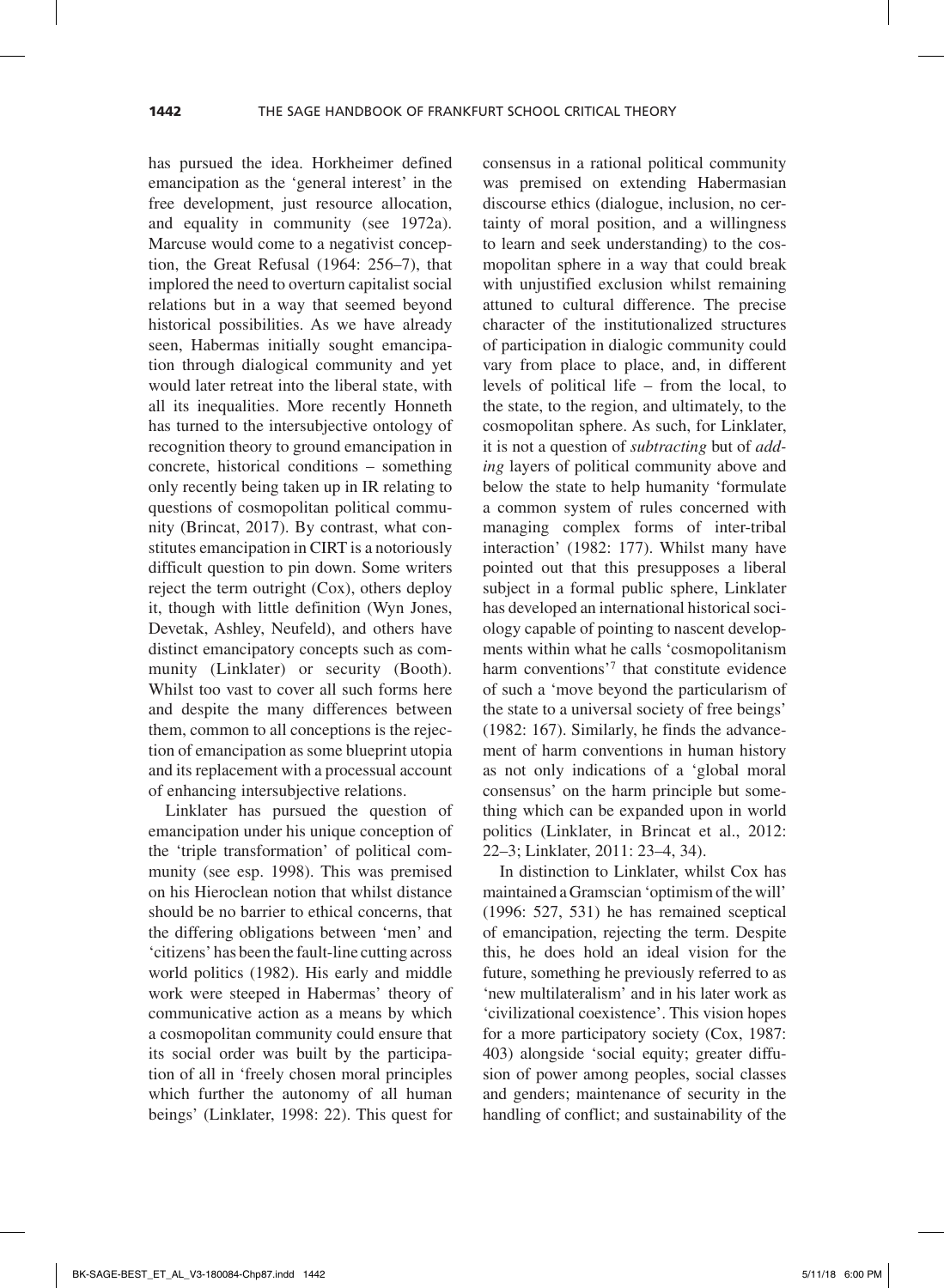biosphere' (Cox, 1997: 245). A central concern for Cox has been on a 'plural world' to replace the cultural homogeneity of globalization with cultural diversity. Yet rather than philosophically unpacking these ideals, Cox's work has been more concerned with the conditions necessary for their emergence. Earlier, he emphasized reconstructing civil society and political authority on a global scale from the 'bottom up' (1997: xxvii) and later on a 'supraintersubjectivity' that could bridge the 'distinct and separate subjectivities of different coexisting civilizations' (1995a: 43). Despite these possibilities, the problem remains one of global hegemony – particularly of the United States and core states – and the contradictions of the global economy in the periphery (1983: 172). For Cox, the task is to somehow build counter-hegemony within these conditions that can resist the very 'framework of bourgeois hegemony' (1983: 166), a task that he understands as uniting counter-hegemonic historic blocs from within national contexts through a longterm war of position (1987: 403). Moreover, Cox points to the many different historical ways of strengthening intercivilizational and intercultural relations as a means of entering into the mental framework of the other, a process by which major centres of political power can meet in dialogue (2001: 105) and achieve some common understanding to lead to the 'mutual and pacific recognition of differences among peoples' (1995b: 11).

Of all the theorists of early CIRT, Booth has been the most comfortable with articulating emancipatory themes, insisting on the need for constant reflection on normative commitments (2007: 242–4). In the early 1990s, independent of reading the FS, Booth advanced the idea of security as emancipation (1991a) and a realistic utopianism as central to pushing the subfield of Security Studies towards tactical or strategic action for solving real problems (1991b). In many ways, his critique of 'traditional' Security Studies mirrored those of traditional approaches to IR that we have already discussed. His 'Critical'

Security Studies (or 'Welsh School' developed with Richard Wyn Jones) was interested in 'articulating the forces of domination, such as global capitalism and national security, which constrained individuals' subjectivities and threatened their physical and emotional security' (Walter, 2017). This 'emancipatory realism' (see esp. Booth, 2007: 249–76) sought to redefine security as a strategy necessary for achieving human emancipation by refining our understanding of power but did so on a moralist foundation that was widely criticized as coopting liberal practices in the name of an emancipatory cosmopolitanism. Nevertheless, for Booth, 'grand theorising in the interest of the human collective and the natural world on which we all depend is a historic necessity' (Booth, 2012: 68ff.) and to ground the concept of emancipation in concrete terms he has relied on a number of practical moves for its realization. His 'Utopian Realism' was the first articulation of such an attempt, seeing in this combination a way that humankind could practically set goals to mediate the anarchical condition of the international system, so that the international community could become the subject of its own history (Booth, 1991b: 536). More recently, he has relied on what can be described as pragmatic and materialist ethics to realize this emancipatory ideal, citing William Lovett's work that pursued political rights through non-violent struggle as an example (see Booth, 2012: 68ff.).

This attempt at bridging CIRT and realism was also pursued by Ashley who joined the latter's concerns with power and the global hegemonic order to help practically realize the project of emancipation. In particular, Ashley sought to build upon the practical knowledge constitutive interest of classical realism (concerned with *understanding*) through his 'dialectical competence model' towards a better understanding of power (1981: 208–209). This model focused on 'competent international practice', that is, practices of power, statesmanship, and crisis, that could lead to emancipatory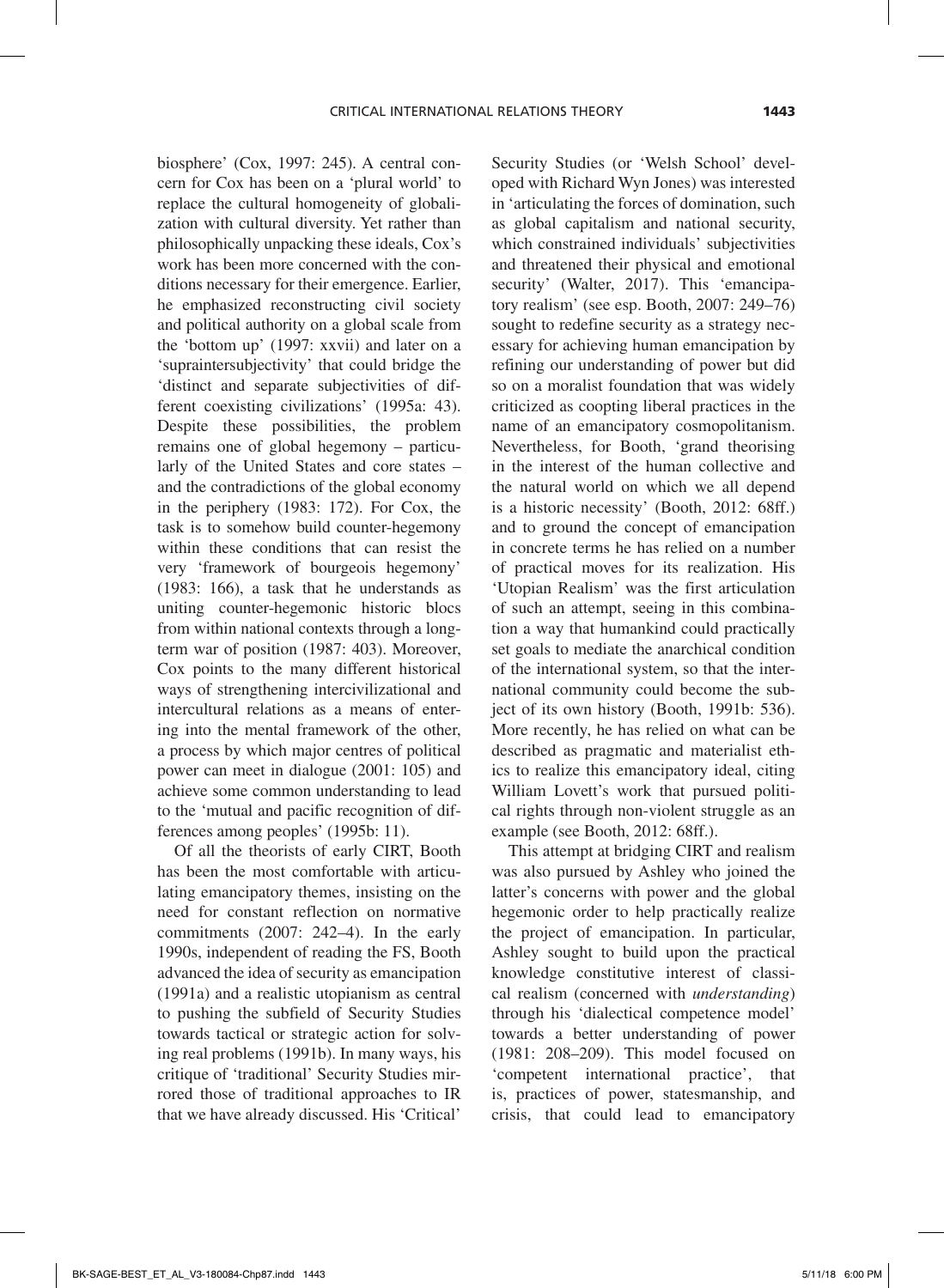transformations. Ashley's dialectical competence model situated the balance-of-power regime not in the abstract system of neorealism (i.e. 'anarchy' and the self-perpetuation thesis this gave rise to), but within the real social, economic, and environmental, conditions on which this regime depended (see Brincat, 2012). Ashley would later delve deeper into this anarchy problematique within IR using the method of the 'Double Reading' (1988). He found that anarchy was the very compass of imaginable possibility, the background 'reality' which anyone concerned with collaboration or cooperation in world politics *must* respect. Anarchy defined 'the condition of possibility' in world politics (1988: 232). Its unquestioned acceptance however, closed off possibilities for the expansion of, and differentiation in, human community, especially notions of mutuality, solidarity, and cooperation. Yet anarchy was an arbitrary political construction – derived from problematic Hobbesian assumptions – and was exposed as something always in the process of being imposed *and* resisted. The task, in part, was for CIRT to retrieve what Ashley and Walker (1990) called 'dissident' voices – those marginalized by the discipline – to give place to new and potentially liberating practices of 'global political seeing, saying, and being' (Ashley, 1988: 229), and thereby develop alternate ways of mediating political authority and political community.

In addition to these earlier, groundbreaking interventions of leading theorists in the 1980s and 1990s, CIRT has since exploded into a variety of engagements across the discipline that consciously adopt the ideas and methods of the FS. Whilst too vast to canvass here, these range from pursing entirely new approaches to terrorism and security, $8$  or problematizing the state, $9$ global health, $^{10}$  the politics of recognition, $^{11}$ on reflexivity and dialectics, $12$  environmental politics, $13$  and world society and cosmopolitanism,14 to name but a few key research areas. Two examples of this adoption and expansion of the ideas and methods of the FS

in CIRT will be described in the last section. And yet despite this expansion, CIRT remains at a crossroads in its development as an intellectual and political project through the unresolved presence of an interconnected set of problems related to history and relationality. These must be overcome if this approach is to remain relevant not just to the discipline but to its commitment to emancipation.

#### PART 2 – OVERCOMING THE LIMITS OF CIRT

CIRT is a building site in IR theory and yet little has been constructed beyond the First Generation FS and Habermasian approaches. Many have noted previously the conspicuous absence of a discussion of colonialism and capitalist exploitation of peoples outside the West in the narrative of the FS (Steinman, 2004), problems that have been transferred and amplified in CIRT. Compounding this problem is that the methods of the FS cannot be merely 'up-scaled' to the level of the globe, given their sociological analysis was primarily located within the state rather than exploring the relations between peoples across states. CIRT must deal with this legacy that restricts its engagement with 'the international', particularly in historical and relational terms. These interrelated problems revolve around the Philosophy of History, Westerncentrism, and 'stagism' – those assumptions behind economic development and statehood that are implied in the teleology of CIRT, however weak its notion of emancipatory 'progress' is. These problems are suggestive of a reversion or complicity between liberalstatism and CIRT that seemingly reneges on the latter's commitment to full, human emancipation.15 After outlining these criticisms, I will advance a way through this impasse by pursuing a refined intersubjective ontology that can inform a radical and critical analysis of social relations in world politics, one far more advanced than those of mainstream IR.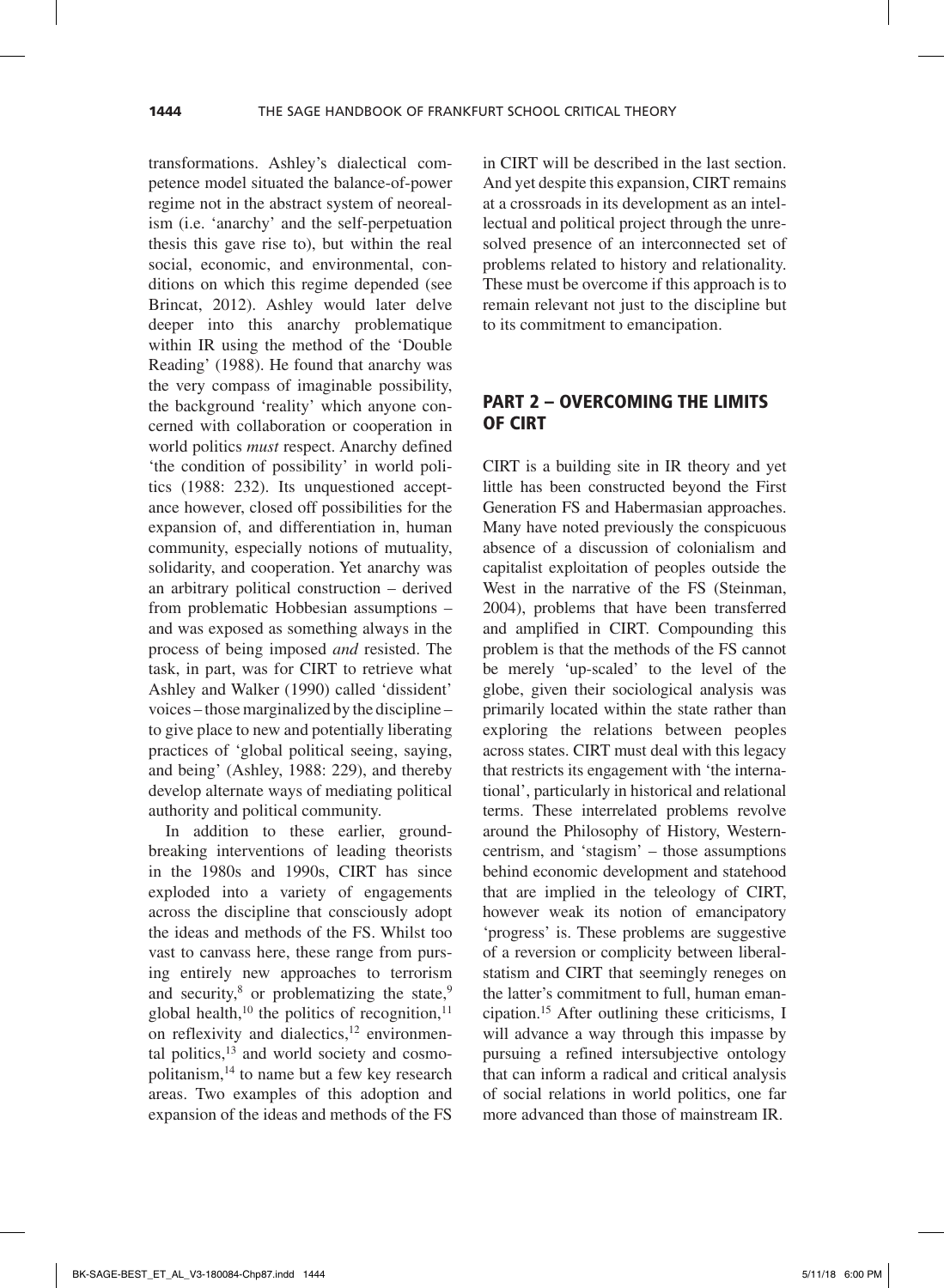## *Problems of History and Other Exclusions*

Many have pointed out not only the universalism implied in CIRT's interest in emancipation but how its theoretical construction is founded almost solely on Western philosophy and modernist assumptions of development. That is, its notion of reason, dialogue, and self-direction upheld particularly by Horkheimer and the early FS as part of a generalizable interest [*Allgemeinheit*] in emancipation, have been relativized in these critiques, shown to be born from a particular cultural milieu that may not speak adequately to the necessarily universalist aspirations implied by 'emancipation'. CIRT has begun to engage postcolonial, racial, and gendered, forms of oppression, though much interdisciplinary and intersectional work remains. For many, this brings into sharp relief the disconnect between CIRT's commitment to emancipation and its inability to understand both fundamental aspects of the realities of domination in late capitalism, and, the immanent tendencies for social change that have been lost under this myopic focus on specific conditions in the West and within the state. The common thrust of such criticisms suggests an urgent need to deal with the problematic legacy of the Philosophy of History that lingers both within CIRT's notion of progress and emancipatory agency – that is, *who* acts and in which ways such actions can be considered *emancipatory*. If CT 'aims at the emancipatory self-clarification of the political struggles of the age' then how can it ignore the theorization of decolonization (Allen, 2015: xiv), or of gender (True, 2012)? Part of this relates to the language of Western rational-moralism that Forst argues may disfranchise those struggling for emancipation but who 'have the wrong, non-European passport to properly speak the language of "European morality"' (2014: 183). Related is how CIRT's commitment to (European) Enlightenment renders it within the same modernist and developmental framework that postcolonial theorists, in particular, have shown is unilinear, culturally monist, and fortifies a misplaced faith in notions of 'progress'. A critical sociology of world politics that does not engage with the global situatedness of communities remains limited precisely because it abstracts human community away from its global context – and along with it any potential to properly identify the immanent possibilities for human emancipation *in the world*. If CIRT is to take its role as a group of 'Transformative Intellectuals' seriously and thereby contribute to concrete social movements towards emancipation, then it cannot continue to 'mediate uncritically ideas and social practices that serve to reproduce the status quo' (Aronowitz and Giroux, 1985: 39–40). Only in forming a 'dynamic unity' with *all* the oppressed can CIRT give expression to the 'concrete historical situation' and act as 'a force within it to stimulate change',16 and thereby contribute towards a critical cosmopolitanism or rational human association. This does not issue in some demand for unmediated intersectionality that soon falls to fixed notions of identity but for the dialectical analysis of the question of universal history. In other words, how are we to understand the unfolding of collective, human life within the global context and complexity of social relations between human and nature?17

CIRT has been criticized in terms of temporality (Hutchings, 2007: 71ff.), its Western and European centrisms (Hobson, 2007: 91ff.), and its misunderstanding of feminism (Tickner, 1997), but perhaps the most productive expression of its limitations was by Neufeld regarding what CIRT can *learn* from these allied, critical approaches (2012: 173). For Neufeld, it is not just that multivocality and pluralism are politically correct affectations, or, I would add, something that can 'add-on' a colonial or gendered mindset to fill gaps in Western epistemology, but are in fact central for a 'non-coercive and non-dominating' (Said, 2001: 367) approach to emancipation. The failure of the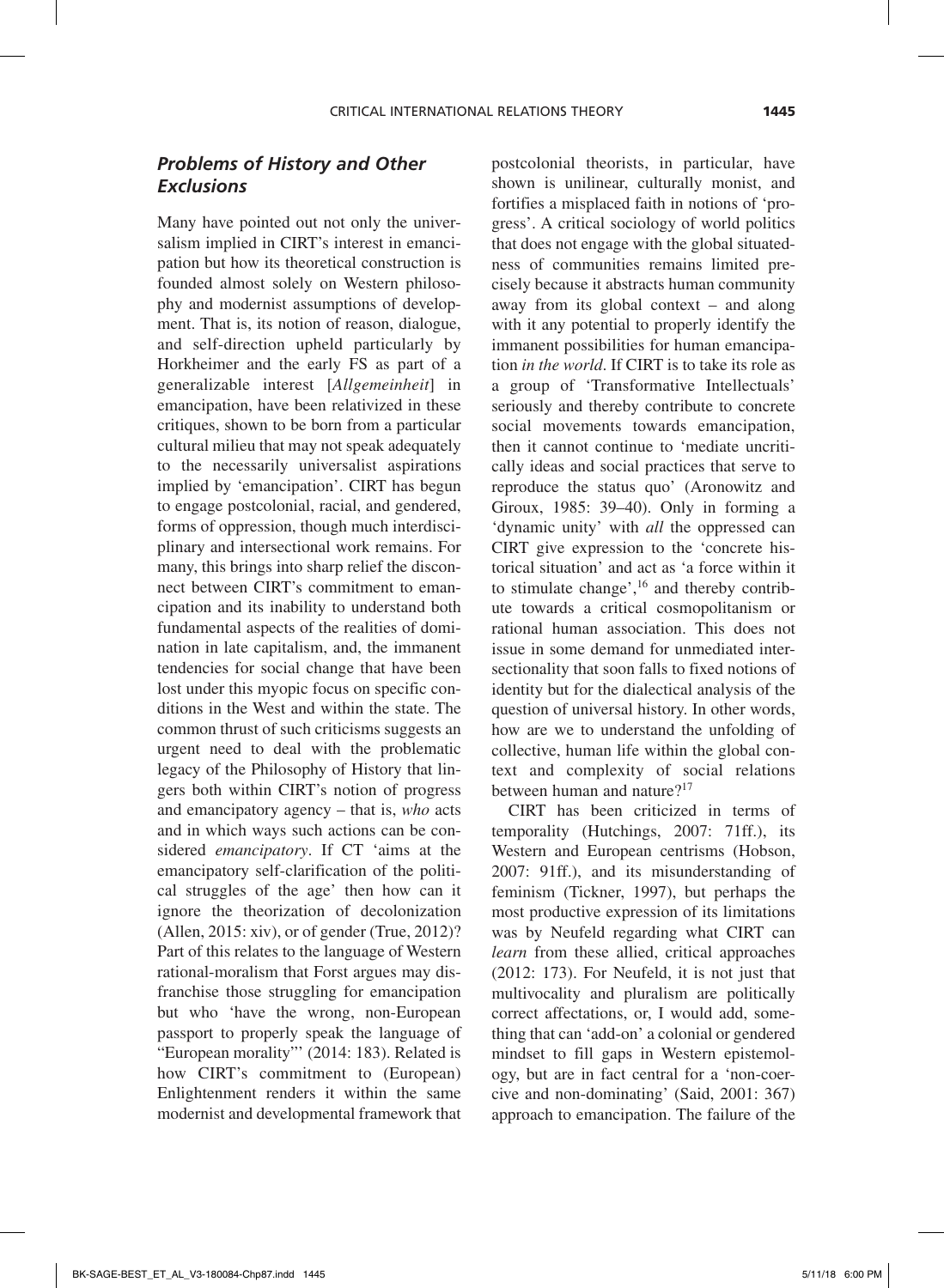FS to engage with postcolonial theorists of their time – whether CLR James or Fanon, in particular – raises serious questions about the utility of their critique of ideology, instrumental reason, or late capitalism. A closer engagement could have led to a clearer understanding of development, the erosion of working-class solidarity, and the expansion of capitalism and the state, and perhaps even given alternatives to the emancipatory project rather than the late, pessimistic turn of the First Generation. This alternative history is credible given that the birth of postcolonial critique followed the wake of defeat of class struggle in the West, *and*, the revolutionary nationalism in de-colonized states (Eagleton, 1999: 5). The same (potential) epistemological openings remain true of CIRT today. For example, closer engagements with gender can help overcome what Meger (2016) has identified as a tendency in IR (including CIRT) to neglect geographies and materialities of power. For her, a properly critical approach must re-interrogate social structures (patriarchy, political economy, etc.) and global political economic struggles. Without such engagement CIRT risks being what Thompson (2016) has termed 'domesticated', that is, surrendering a concern with domination and alienation to mere 'neo-Idealist' themes.

#### **CONCLUSION**

The task, conceived broadly, is to be more attentive to parallel historical processes of emancipation. In CIRT, Martin Weber (esp. 2015) has taken seriously this challenge, attempting to bridge CIRT with postcolonial insights, particularly regarding the nature of development, history, and the subject of world politics. Others have sought to reposition CIRT through a historical rather than philosophical register. For example, Devetak has argued for a longer intellectual heritage than from the 'FS-to-German Idealism'

narrative. For him, a key limit of CIRT is its reliance on moral philosophy and he has attempted instead to foreground CIRT within a secular political historicism (Devetak, 2014). This re-tracing of historical emancipatory processes within CIRT has led to a greater appreciation of plural enlightenments across different societies and eras that made possible the Western Enlightenment that had remained historically unmediated by the FS. As Cox has shown, contact with non-European cultures and 'mutual civilizational borrowings' provided the conditions for successive changes in European thought from which this emancipatory current emerged (1995b: 14). Buck-Morss' analysis of the revolution in Haiti as the 'crucible' for the Enlightenment (2009: 42) further mediates this narrative – pushing our understanding of the Enlightenment away not only from its European moorings but also from its conception as a singular event, disconnected to history and the relations in the world. This revolution took place not in the centres of the West, as assumed in the predicted theories of revolution. For Buck-Morss it therefore challenges our 'moral imagination' in the 'political present', potentially informing new global thinking and global action (Buck-Morss, 2009: x). The hope is that through these historical retracings, new forms of emancipatory knowledge and action can emerge or be reclaimed. As always, the role of the 'critical' theorist remains to provide a 'liberating … influence' in this process of emancipation to help 'create a world which satisfies the needs and powers' of all humanity (Horkheimer, 1972b: 246).

CIRT has left an indelible mark on the discipline of IR, highlighting the limits of positivist analysis, exposing the link between knowledge and interests, and thereby the supportive role played by the disciplinary mainstream in maintaining the interests of the most powerful in world politics. This cultural and ideological critique has been perhaps one of its most groundbreaking contributions. Yet it is in its methods, specifically the dialectical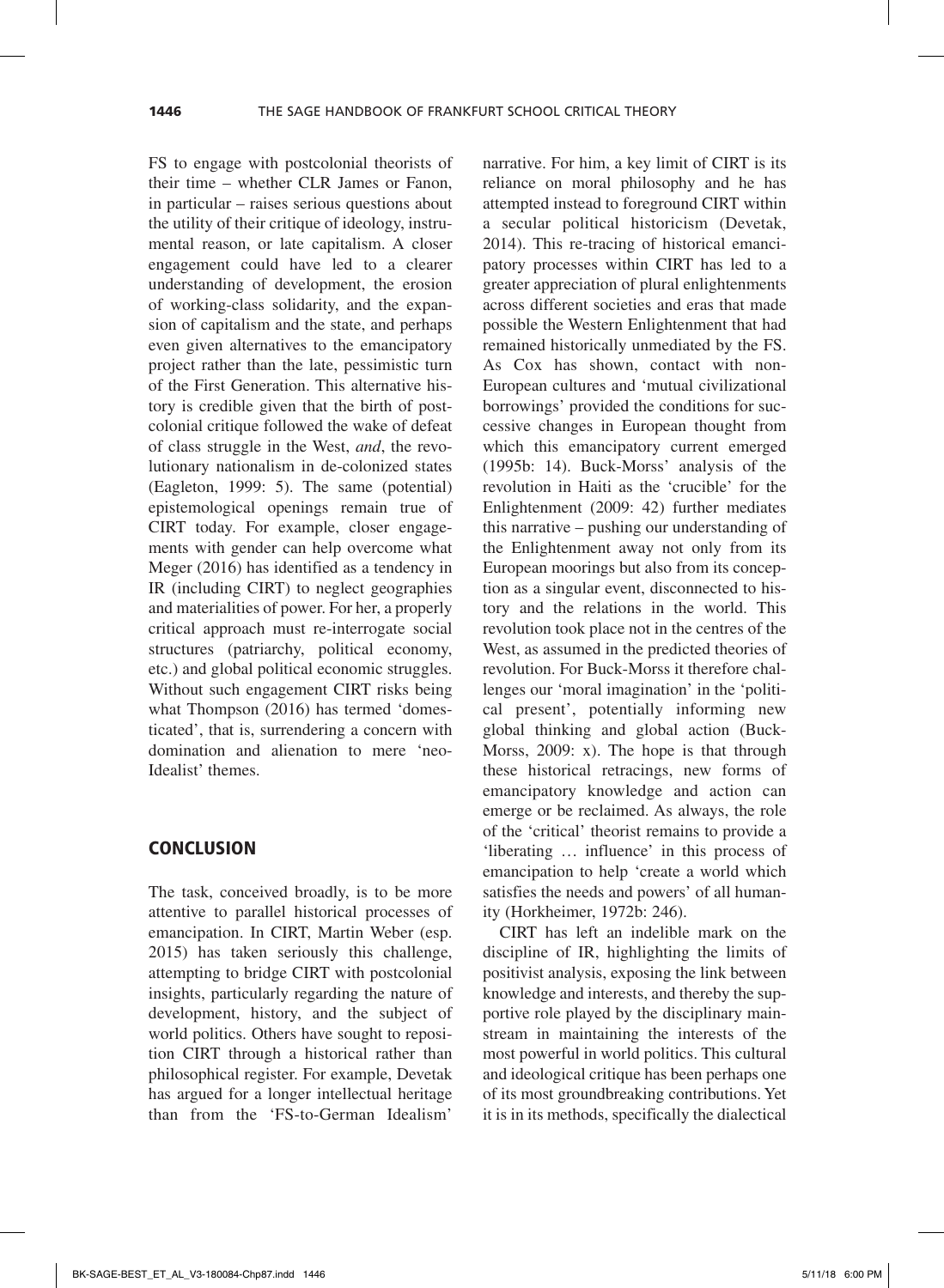approaches of immanent critique and normative reconstruction, that it has been most innovative. Even though Adorno may yet be proven right that the moment of its realization may have been missed (1981: 3), the vision of emancipation in CIRT remains as a promissory note for critical scholarship that weds historical possibility with the ethical concerns [*Allgemeinheit*] of humanity as a whole.

#### ACKNOWLEDGEMENTS

I would like to thank Martin Weber and Tim Aistrope for comments received on earlier drafts.

#### *Notes*

- 1 This is Cox's nomenclature but resonates clearly with Horkheimer's notion of 'Traditional Theory'.
- Similar accounts have been written. See Linklater (1996) and Honneth (2004: 336–60).
- 3 Whilst CIRT has developed in different ways within German IR, for reasons of length and scope this chapter will concentrate on CIRT in Anglo-American IR.
- 4 I have explored the similarities and differences between Horkheimer and early CIRT elsewhere, especially in the work of Cox (see Brincat, 2016).
- 5 For a collection of such views, see Rengger and Thirkell-White (2007) and Brincat et al. (2012).
- 6 The debate between so-called 'Utopianists' (i.e. liberal internationalists) and Classical Realists (Carr, 1946).
- 7 For example, the Landmines Test Ban Treaty, protections against transboundary pollution, and refugee conventions (Linklater, 2001).
- 8 For example, the work of Richard Jackson, Charlotte Heath-Kelly, Harmonie Toros.
- 9 For example, the work of Kimberly Hutchings.
- 10 For example, the work of João Nunes.
- 11 For example, the work of Volker Heinz, Jürgen Haacke, Thomas Lindeman, Erik Ringmar.
- 12 For example, the work of Shannon Brincat, Matthew Fluck.
- 13 For example, the work of Martin Weber.
- 14 For example, the work of Benjamin Herborth. On cosmopolitanism, the work of Anthony Burke has been prominent, as has Jürgen Habermas' model of global governance (see esp. 2006: chapter 8).
- 15 This is particularly evident in the late work of Habermas but also in parts of Honneth's analysis of the public sphere (see esp. 2014).
- 16 This is, of course, a riff on Horkheimer's positioning of the work of the Institute (see Horkheimer, 1972a: 215).
- 17 This is a question adapted from Buck-Morss (2009: 109).

#### **REFERENCES**

- Adorno, T. W. (1981) *Negative Dialectics*. New York: Bloomsbury.
- Adorno, T.W. 2008 'Lecture 2: Universal and particular', in History and Freedom: Lectures 1964-1965, R. Tiedemann Ed, R. Livingston Trans. Cambridge: Polity Press, pp. 10–8.
- Allen, A. (2015) *The End of Progress*. New York: Columbia University Press.
- Aronowitz, S. and H. A. Giroux. (1985) 'Teaching and the Role of the Transformative Intellectual', in: *Education Under Siege: The Conservative, Liberal and Radical Debate over Schooling*. Westport, CT: Bergin & Garvey, pp. 23–45.
- Ashley, R. K. (1981) 'Political Realism and Human Interests', *International Studies Quarterly*, 25(2): 204–36.
- Ashley, R. K. (1984) 'The Poverty of Neorealism', *International Organisation*, 38(2): 225–86.
- Ashley, R. K. (1987) 'The Geopolitics of Geopolitical Space: Toward a Critical Social Theory of International Politics', *Alternatives*, 12(4): 403–34.
- Ashley, R. K. (1988) 'Untying the Sovereign State: A Double Reading of the Anarchy Problematique', *Millennium*, 17(2): 227–62.
- Ashley, R. K. and R. B. J. Walker. (1990) 'Reading Dissidence/Writing the Discipline: Crisis and the Question of Sovereignty in International Studies', *International Studies Quarterly*, 34(3): 367–416.
- Bohman, J. (1996) *Public Deliberation*. Harvard: MIT Press.
- Booth, K. (1991a) 'Security and Emancipation', *Review of International Studies*, 17(4): 313–26.
- Booth, K. (1991b) 'Security in Anarchy: Utopian Realism in Theory and Practice', *International Affairs*, 67(3): 527–46.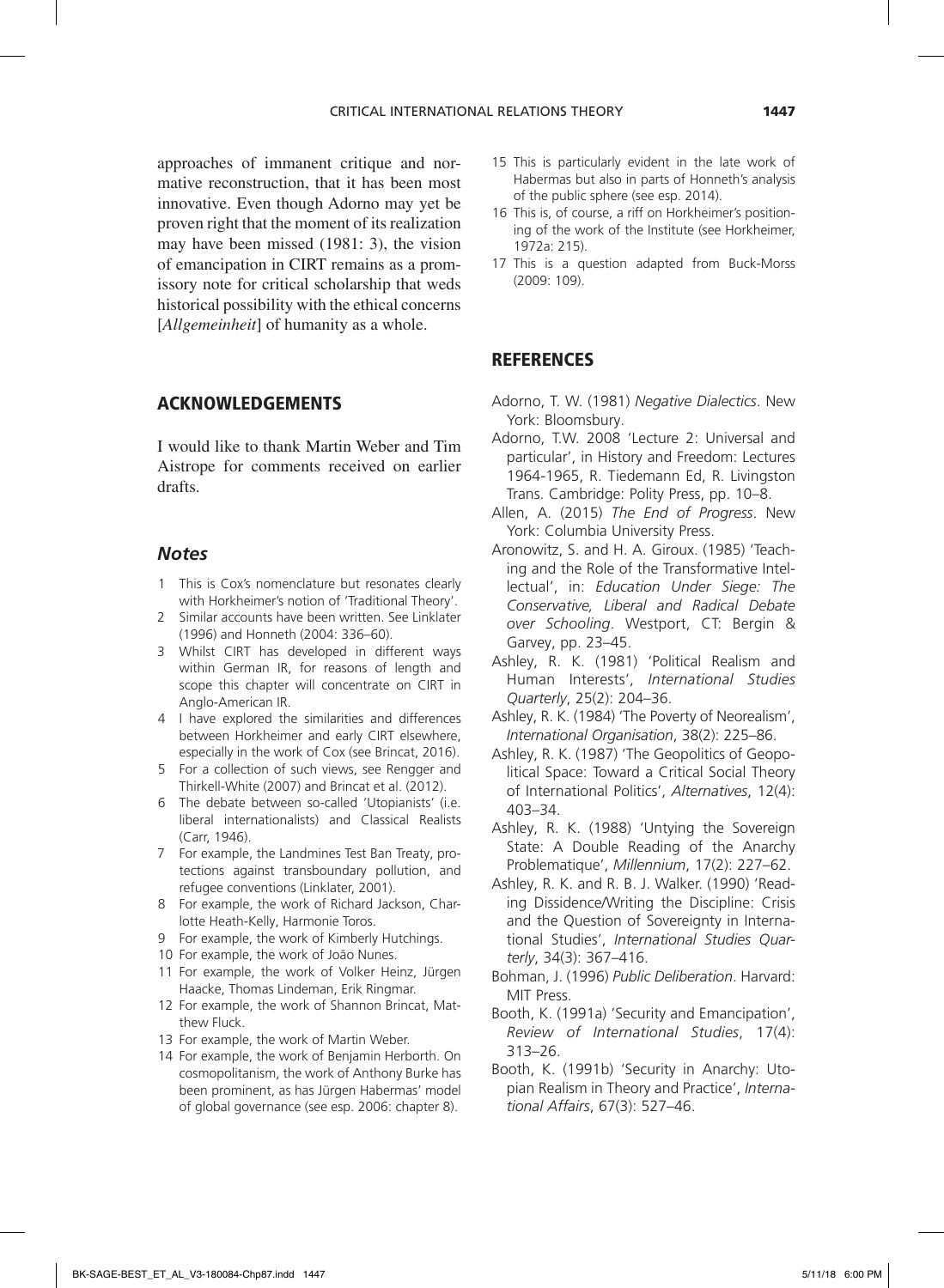1448 THE SAGE HANDBOOK OF FRANKFURT SCHOOL CRITICAL THEORY

Booth, K. (2007) *Theory of World Security*. Cambridge: Cambridge University Press.

- Booth, K. (2012) 'Challenging the Ideas that Made Us', in: *Critical Theory in International Relations and Security Studies* (S. Brincat, J. Nunes, L. Lima, eds). London: Routledge: 59–81.
- Brincat, S. (2012) 'On the Methods of Critical Theory: Advancing the Project of Emancipation beyond the Early Frankfurt School', *International Relations*, 26(2): 218–45.
- Brincat, S. (2016) 'Traditional, Problem-Solving and Critical Theory: An Analysis of Horkheimer and Cox's Setting of the "Critical" Divide', *Globalizations*, 13(5): 563–77.
- Brincat, S. (2017) 'Cosmopolitan Recognition: Three Vignettes', *International Theory*, 9(1).
- Brincat, S. L. Lima, J. Nunes. (eds). (2012). *Critical Theory in International Relations and Security Studies: Interviews and Reflections*. London: Routledge.
- Buck-Morss, S. (2009) *Hegel, Haiti, and Universal History*. Pittsburgh: University of Pittsburgh Press.
- Carr, E. H. (1946) *The Twenty Years' Crisis, 1919–1939*, 2nd ed. London: Macmillan.
- Cook, D. (2014) *Adorno On Nature*. London: Routledge.
- Cox, R. W. (1981) 'Social Forces, States and World Orders: Beyond International Relations Theory', *Millennium*, 10(2): 126–55.
- Cox, R. W. (1983) 'Gramsci, Hegemony and International Relations: An Essay in Method', *Millennium*, 12(2): 162–75.
- Cox, R. W. (1987) *Production, Power, and World Order*. New York: Columbia University Press.
- Cox, R. W. (1992) 'Multilateralism and World Order', *Review of International Studies*, 18(2): 161–80.
- Cox, R. W. (1995a) 'Critical Political Economy', in: *International Political Economy* (R. W. Cox et al., eds). London: Zed Books, 1–45.
- Cox, R. W. (1995b) 'Civilizations: Encounters and Transformations', *Studies in Political Economy*, 47: 7–31.
- Cox, R. W. (1996) 'Globalization, Multilateralism, and Democracy', in: *Approaches to World Order* (with T. Sinclair). Cambridge: Cambridge University Press, pp. 524–36.
- Cox, R. W. (ed.). (1997) *The New Realism*. New York: United Nations University Press.
- Cox, R. W. (2001) 'Civilizations and the Twentyfirst Century: Some Theoretical Considerations', *International Relations of the Asia-Pacific*, 1(1): 105–30.
- Devetak, R. (2014) 'A Rival Enlightenment? Critical International Theory in Historical Mode', *International Theory*, 6(3): 417–53.
- Eagleton, T. (1999) 'In the Gaudy Supermarket', *London Review of Books*, 21(10): 3–6.
- Forst, R. (2014) *Justice, Democracy and the Right to Justification*. London: Bloomsbury.
- Habermas, J. (1972) *Knowledge and Human Interests*. Boston: Beacon Press.
- Habermas, J. (2006) *The Divided West*. Cambridge: Cambridge University Press.
- Held, D. (1980) *Introduction to Critical Theory: From Horkheimer to Habermas*. Berkeley: University of California Press.
- Hobson, J. (2007) 'Is Critical Theory Always for the White West and for Western Imperialism? Beyond Westphalian Towards Post-racist IR', *Review of International Studies*, 33(1): 91–116.
- Hoffman, M. (1987) 'Critical Theory and the Inter-Paradigm Debate', *Millennium*, 16(2): 231–50.
- Honneth, A. (1995) *The Struggle for Recognition: The Moral Grammar of Social Conflicts*  (J. Anderson, trans.). Cambridge: Polity.
- Honneth, A. (2004) 'A Social Pathology of Reason: On the Intellectual Legacy of Critical Theory', in: *The Cambridge Companion to Critical Theory*, (F. Rush, ed.). Cambridge: Cambridge University Press, pp. 336–60.
- Honneth, A. (2014) *Freedom's Right*. New York: Columbia University Press.
- Horkheimer, M. (1972a). 'Traditional and Critical Theory', in: *Critical Theory: Selected Essays* (M. T. O'Connell et al., eds). New York: Herder and Herder, pp. 188–243.
- Horkheimer, M. (1972b) 'Postscript', in: *Critical Theory: Selected Essays* (M. T. O'Connell et al., eds). New York: Herder and Herder, pp. 244–52.
- Horkheimer, N. (2013) *Eclipse of Reason*. London: Bloomsbury.
- Horkheimer, M. (2014) 'Sketch for a Novel on Neville Chamberlain (1942)', introduced by Esther Leslie, *Radical Philosophy*, RP 184: Mar/Apr.
- Hutchings, K. (1999) *International Political Theory*. London: Sage.

BK-SAGE-BEST\_ET\_AL\_V3-180084-Chp87.indd 1448 5/11/18 6:00 PM